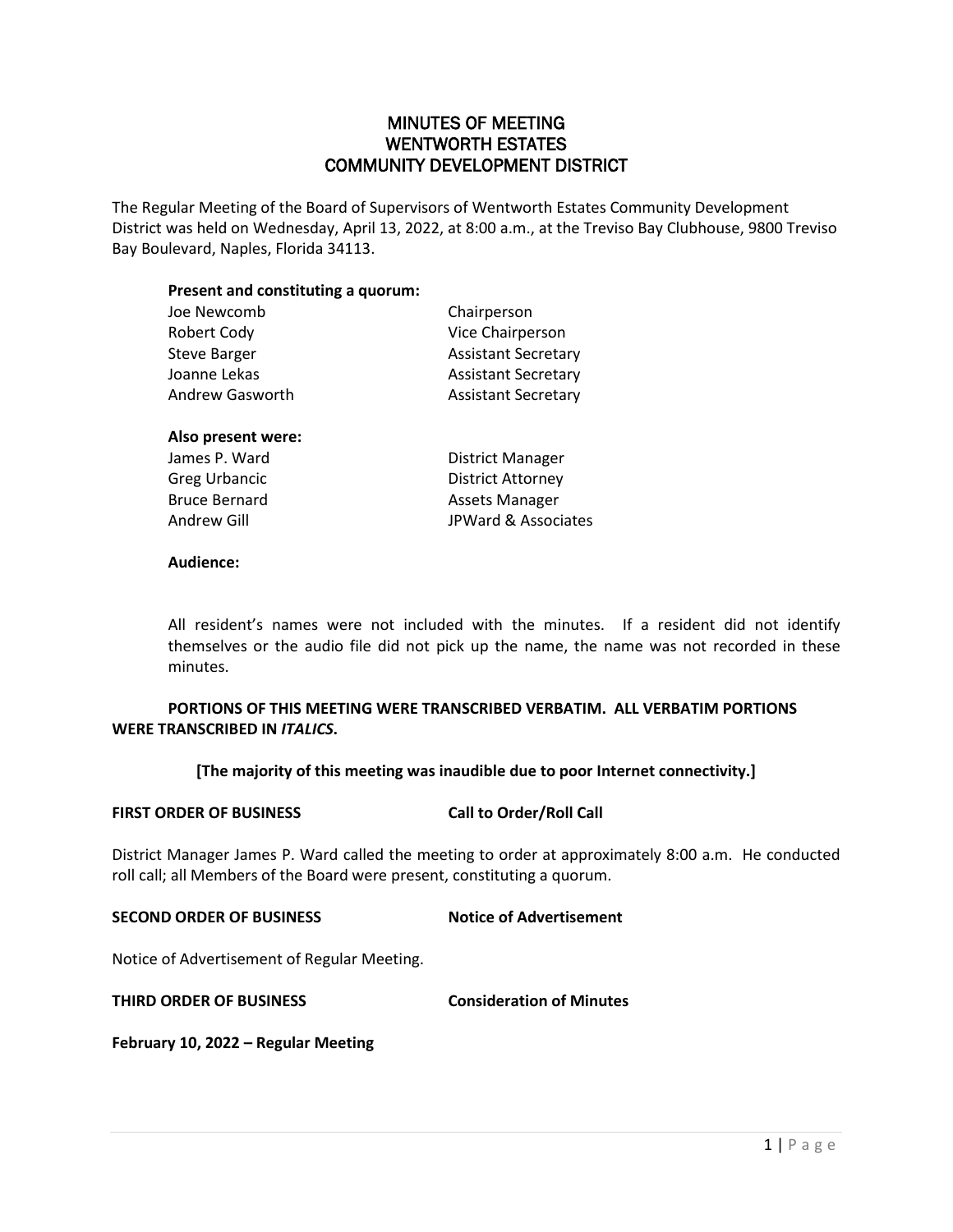Mr. Ward asked if there were any additions, corrections, or deletions to these Minutes. A couple of changes were recommended. Mr. Ward indicated these changes would be made. He called for a motion.

> **On MOTION made by Mr. Steve Barger, seconded by Mr. Joe Newcomb, and with all in favor, the February 10, 2022, Regular Meeting Minutes were approved as corrected.**

**FOURTH ORDER OF BUSINESS Consideration of Resolution 2022-4** 

**Consideration of Resolution 2022-4, a Resolution of the Board of Supervisors of the Wentworth Estates Community Development District Approving the Proposed Fiscal Year 2022 Budget and setting the Public Hearing on Thursday, June 9, 2022, at 8:30 A.M. at the Treviso Bay Clubhouse, 9800 Treviso Bay Boulevard, Naples, Florida 34113**

Mr. Ward presented this Resolution. He discussed the budget and assessments.

Discussion ensued regarding the Budget and Capital Improvements.

*Mr. Ward: We can go up in that line item, and then back it off at the public hearing if Bruce has a better number.*

*Mr. Newcomb: I think we ought to have \$100,000 dollars in there.*

*Mr. Ward: Okay, let's up that to \$100,000 dollars.* 

The public hearing date was changed to July 14, 2022.

*Mr. Ward: A motion to adopt Resolution 2022-4 which approves the proposed budget with the change of increasing the Capital related to the fountain pump house construction to \$100,000 dollars in 2023, and changing the public hearing date to July 14, 2022, would be in order.*

> **On MOTION made by Mr. Joe Newcomb, seconded by Mr. Barger, and with all in favor, Resolution 2022-4 was adopted as amended, and the Chair was authorized to sign.**

### **FIFTH ORDER OF BUSINESS Consideration of Proposals**

### **Consideration of proposals for providing Audit Services to the District for the Fiscal Years 2022-2026**

Mr. Ward discussed the auditing services provided to the Board and presented the proposals noting Staff provided a ranking for consideration by the Board with Grau and Associates ranked as number 1, and Berger, Toombs as number 2.

Discussion ensued regarding the proposals.

*Mr. Newcomb: Is there any value in having another firm take a look at it?*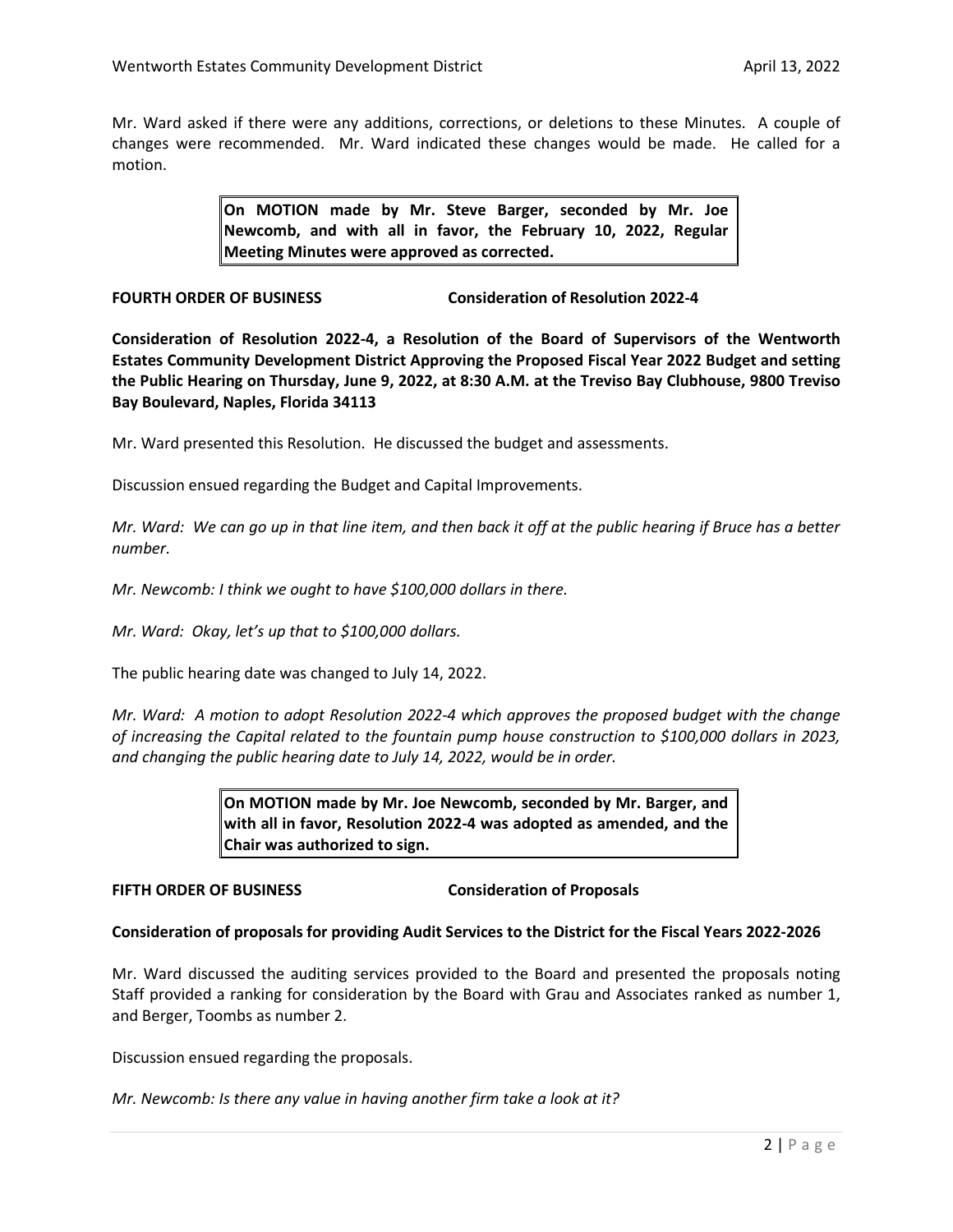*Mr. Ward: I generally like (indecipherable) where the numbers are getting so low and it's impossible to make an independent really do the in-depth work that's necessary (indecipherable). This audit is just like an SEC audit. It might not be a big District, but the volume of work to get to the point of getting it out to you is voluminous. (Indecipherable) a different set of eyes on it, but I don't know how you do these audits from the numbers anymore, so I don't have that opinion anymore.* 

Discussion continued regarding the auditors and whether there was any value in bringing in fresh eyes.

*Mr. Greg Urbancic: There are some governmental entities in the State of Florida that are required to change their auditors every five years. We don't have that requirement, but the State does impose that statutorily and by regulation on some governmental agencies.* 

*Mr. Ward: Whoever you want is fine. Obviously, we are recommending Grau. The pricing is a little better than what we really need, and I don't know that it would do us much good to change eyes right at this point.* 

> **On MOTION made by Mr. Robert Cody, seconded by Mr. Joe Newcomb, and with all in favor, the proposals were rated with Grau and Associate as number one and Berger, Toombs as number two.**

### **SIXTH ORDER OF BUSINESS Staff Reports**

**I. District Attorney**

No report was made due to connection difficulties.

- **II. District Engineer**
- **a) Stormwater Reporting Requirements** No report.

### **III. Asset Manager**

- **a) Operations Report March 1, 2022**
- **b) Operations Report April 1, 2022**

Mr. Bernard made a presentation on the pond banks.

Discussion ensued regarding the pond banks.

Mr. Cody asked about the pond bank improvement program.

Mr. Bernard replied three out of the five ponds were finished and made other (indecipherable) comments.

### **IV. District Manager**